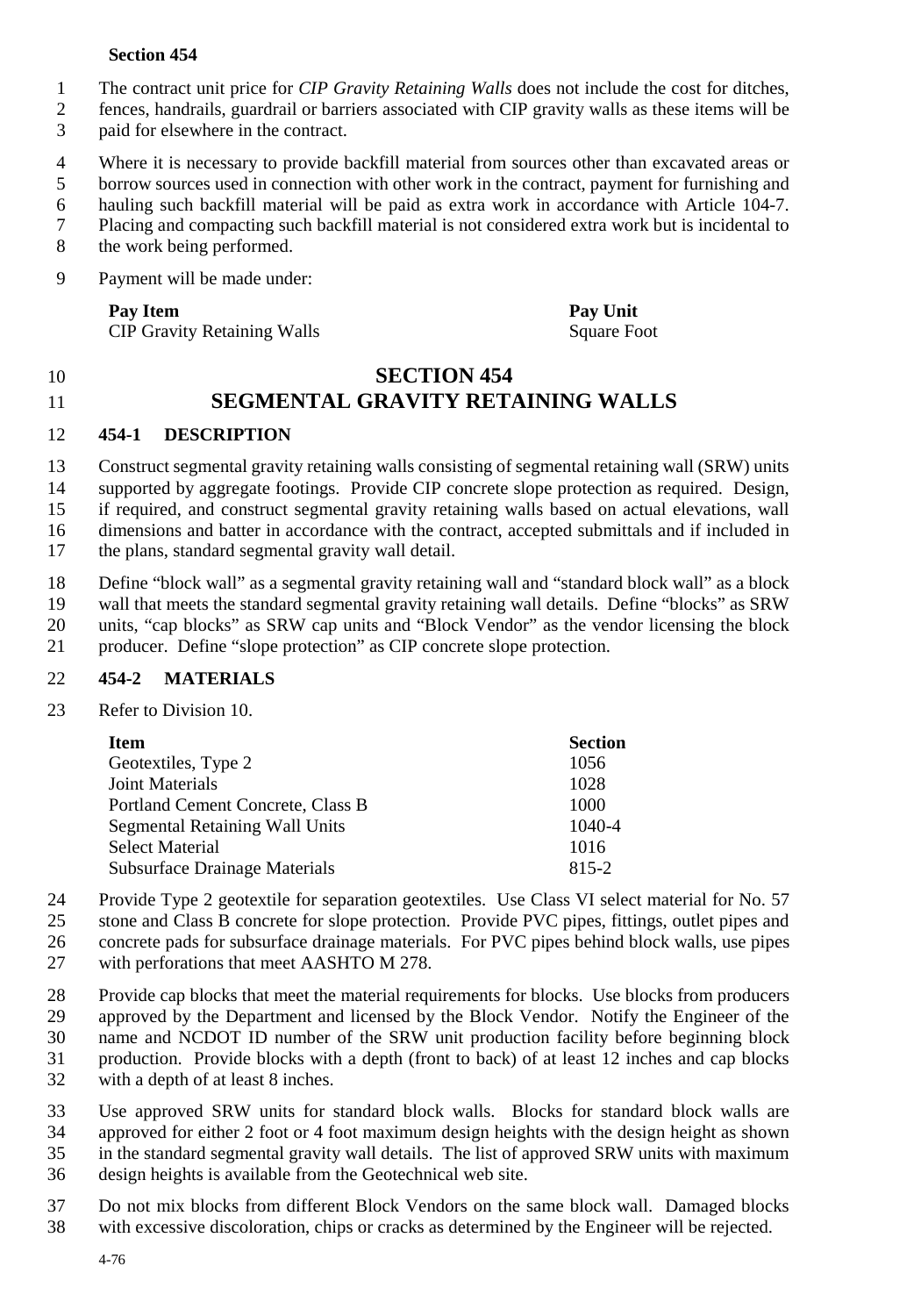- Provide adhesives recommended by the Block Vendor. Store adhesives in accordance with the
- manufacturer's instructions. Load, transport, unload and store block wall materials so materials are kept clean and free of damage.

# **454-3 PRECONSTRUCTION REQUIREMENTS**

# **(A) Block Wall Surveys**

 The plans typically show a plan view, typical sections, details, notes and an elevation or profile view (wall envelope) for each block wall. Before beginning block wall design or construction, survey existing ground elevations along wall face locations and other elevations in the vicinity of block wall locations as needed. For proposed slopes above or below block walls, survey existing ground elevations to at least 10 feet beyond slope stake points. Based on these elevations, finished grades and actual block wall dimensions, details and batter, submit wall envelopes for acceptance. Use accepted wall envelopes for design, if required, and construction.

# **(B) Block Wall Designs**

 If the plans do not include standard segmental gravity wall details, submit design calculations and working drawings for block wall designs at least 30 days before starting block wall construction. Do not begin block wall construction until a design submittal is accepted.

 Design block walls in accordance with the plans and Article 11.11 of the AASHTO LRFD Bridge Design Specifications unless otherwise required. Neglect material above top of footing for stability computations. Design block walls for the wall batter required by the Block Vendor and clearances shown in the plans. Do not locate blocks or footings outside right-of-way or easement limits.

 Use No. 57 stone for aggregate footings beneath blocks. Use 10 inch thick footings that are continuous at steps and extend at least 6 inches in front of and at least 9 inches behind bottom row of blocks. Embed bottom of footings at least 18 inches below bottom of walls shown in the plans. When noted in the plans, locate a 4 inch diameter continuous perforated PVC drain pipe in the No. 57 stone in back of footings.

 Fill block core spaces with No. 57 stone and between and behind blocks with No. 57 stone for a horizontal distance of at least 12 inches so stone is continuous in all directions. Assume a unit weight of 100 lb/cf for No. 57 stone. Separation geotextiles are required between No. 57 stone and backfill or natural ground, and between stone and overlying fill or pavement section except when concrete pavement, full depth asphalt or cement treated base is placed directly on stone.

 Use cap blocks at top of walls. Step top of walls as shown in the plans and double stack cap blocks at steps so cap blocks are continuous at steps. Extend top of walls 4 inches to 12 inches above where finished grade intersects back of blocks or cap blocks. When single faced precast concrete barrier is required in front of and against block walls, fill voids between barrier and wall faces with Class V select material.

 Submit working drawings and design calculations for acceptance in accordance with Article 105-2. Submit working drawings showing plan views, wall profiles with required resistances, typical sections, No. 57 stone and geotextile locations and details of footings, blocks, cap blocks, etc. If necessary, include details on working drawings for slope protection and obstructions extending through walls or interfering with footings. Submit design calculations for each wall section with different geometry or material parameters. When designing block walls with computer software, a hand calculation is required for the tallest wall section. Provide block wall designs sealed by an engineer licensed in the state of North Carolina.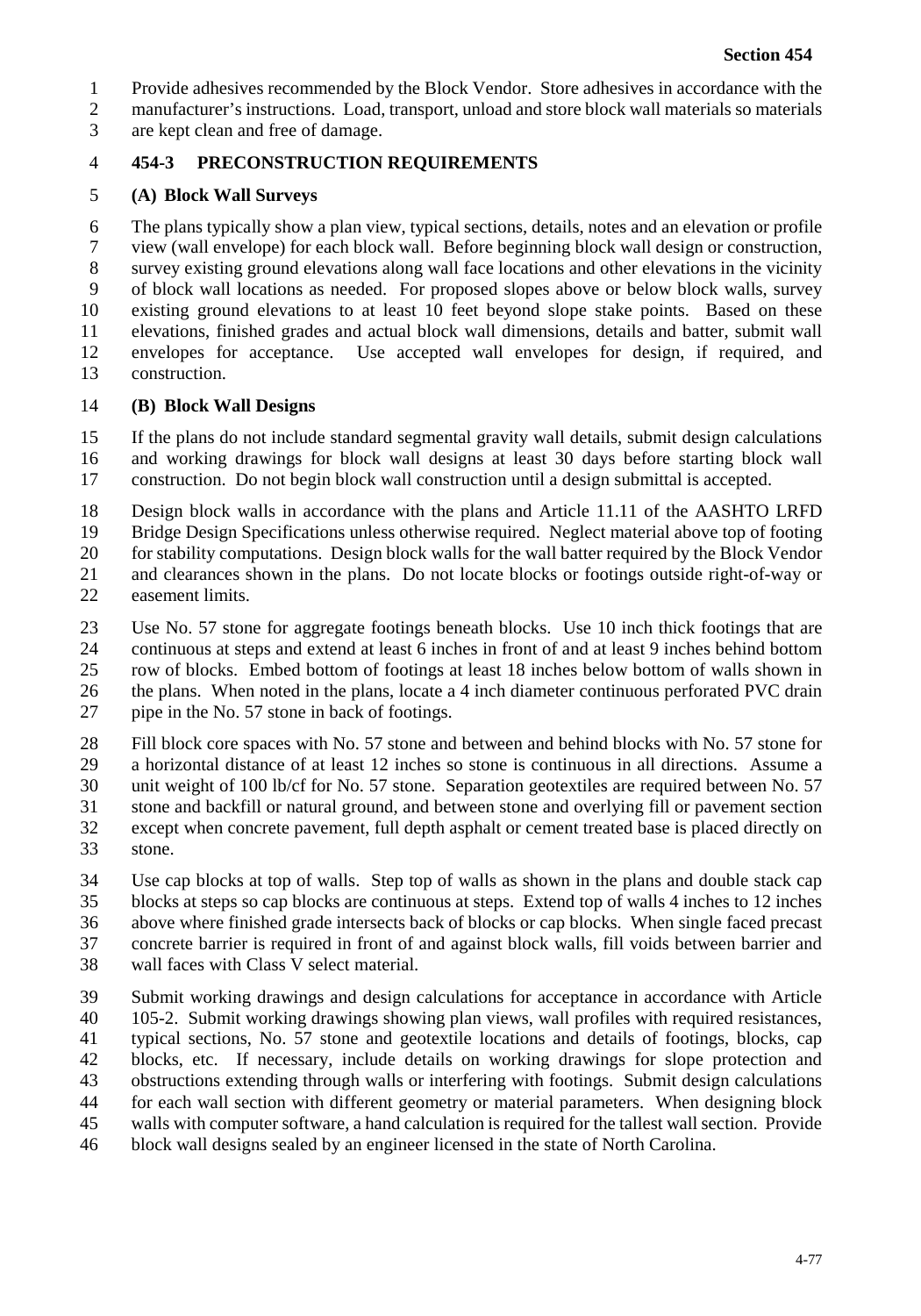# **Section 454**

# **454-4 CONSTRUCTION METHODS**

- Control drainage during construction in the vicinity of block walls. Direct run off away from
- block walls, No. 57 stone and backfill. Contain and maintain stone and backfill and protect material from erosion.
- Excavate as necessary for block walls in accordance with the plans and accepted submittals. Notify the Engineer when foundation excavation is complete. Do not place No. 57 stone for footings until excavation dimensions and foundation material are approved.
- Construct aggregate footings at elevations and with dimensions shown in the plans and accepted

submittals. If a drain is required, install wall drainage systems consisting of drains and outlet

components as shown in the plans and accepted submittals and in accordance with Section 815.

- Compact No. 57 stone for footings with a vibratory compactor to the satisfaction of the Engineer.
- Stack blocks with no negative wall batter (wall face leaning forward) so the final wall position
- is as shown in the plans and accepted submittals. Place blocks with a maximum vertical joint
- width of 3/8 inch. Stagger blocks to create a running bond by centering blocks over joints in the row below as shown in the plans and accepted submittals. Construct block walls with the
- - following tolerances:
	- A. Blocks are level from front to back and between units when checked with a 4 foot long level,
- B. Final wall face is within 2 inches of horizontal and vertical alignment shown in the plans and accepted submittals, and
- C. Wall batter is within 2 degrees of batter required by the Block Vendor.

 Overlap adjacent separation geotextiles at least 18 inches at seams and hold geotextiles in place with wire staples or anchor pins as needed. Place No. 57 stone between and behind blocks in 25 8 inch to 10 inch thick lifts. Compact stone with hand operated compaction equipment to the satisfaction of the Engineer. Backfill for block walls behind No. 57 stone in accordance with Article 410-8.

- Set cap blocks with a 1/2 inch to 1-1/2 inch overhang as shown in the plans and accepted submittals. Place cap blocks using adhesive in accordance with the manufacturer's instructions. Do not place cap blocks if surfaces caps will be attached to are wet or frozen or the air temperature measured at the wall location in the shade away from artificial heat is below 40°F. Before applying adhesive, clean surfaces cap blocks will adhere to and ensure surfaces are dry and free of oil, grease, dust and debris.
- Pave slopes above and behind block walls with slope protection as shown in the plans and accepted submittals and in accordance with Article 462-3. Construct slope protection joints at a maximum spacing of 10 feet. Make 1/2 inch thick expansion joints that meet Article 420-10 for every third joint and 1/2 inch deep grooved contraction joints that meet Subarticle 825-
- 10(B) for the remaining joints.

# **454-5 MEASUREMENT AND PAYMENT**

 *Segmental Gravity Retaining Walls* will be measured and paid in square feet. Block walls will be measured as the square feet of wall face area with the pay height equal to the difference between top of wall and top of footing elevations. Define "top of wall" as top of cap blocks.

43 The contract unit price for *Segmental Gravity Retaining Walls* will be full compensation for providing designs, if required, submittals, labor, tools, equipment and block wall materials. providing designs, if required, submittals, labor, tools, equipment and block wall materials, excavating, backfilling, hauling and removing excavated materials and supplying footings, blocks, select material, wall drainage systems, geotextiles, cap blocks, slope protection and any incidentals necessary to construct block walls.